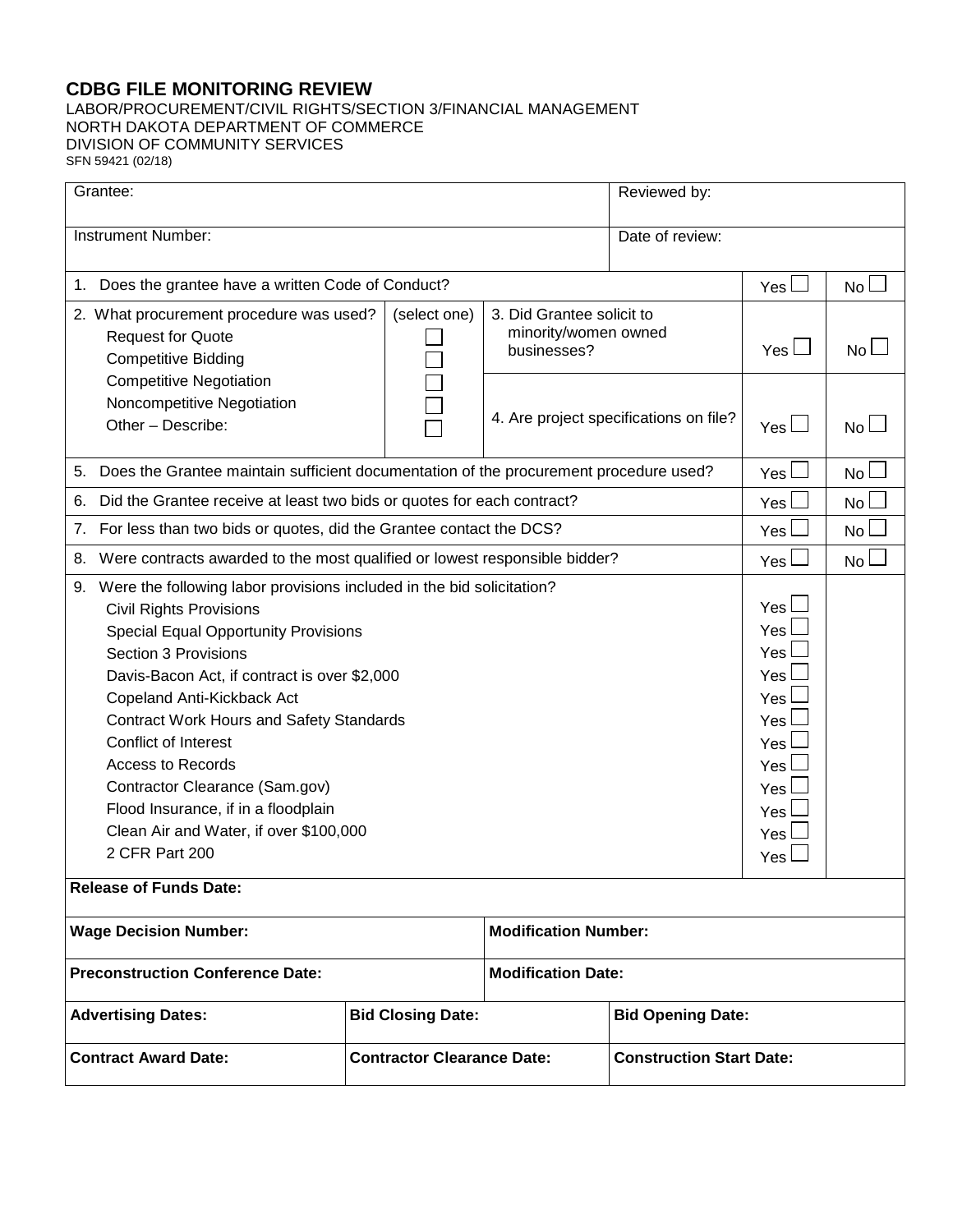| 10. Are bid advertisement dates at least 7 days apart?                                                                                            | Yes l | No L            |
|---------------------------------------------------------------------------------------------------------------------------------------------------|-------|-----------------|
| 11. Is the bid opening date at least 21 days after the first advertisement for bids?                                                              | Yes l | No <sub>l</sub> |
| 12. Does the Preconstruction Conference record indicate that the contractors were informed of<br>their certification and compliance requirements? | Yes l | No L            |
| 13. Are the labor standards information and wage decision approval documents included in the<br>files?                                            | Yes I | No <sub>l</sub> |
| 14. Was contractor(s) cleared on sam.gov prior to contract award?                                                                                 | Yes l | No L            |
| 15. Is sam.gov registration verification included in the files?                                                                                   | Yes.  | No.             |

| <b>CONTRACTOR INFORMATION</b>                                         |                       |                             |                 |                        |                         |  |
|-----------------------------------------------------------------------|-----------------------|-----------------------------|-----------------|------------------------|-------------------------|--|
| <b>Contractor Name:</b>                                               |                       | <b>Contract Start Date:</b> |                 |                        | <b>Contract Amount:</b> |  |
| Description of Work:                                                  |                       |                             |                 |                        |                         |  |
| Type of Contract:                                                     | Date Cleared on SAMS: |                             | License Number: |                        |                         |  |
| Is the contract a fixed price? If no, explain:                        |                       |                             |                 | Yes l                  | No l                    |  |
| Does the contract have applicable 2 CFR Part 200 contract provisions? |                       |                             |                 |                        | No <sub>1</sub>         |  |
| Did contractor have:                                                  |                       |                             |                 |                        |                         |  |
| <b>Bid Bond</b>                                                       | Performance Bond      |                             |                 | Payment Bond           |                         |  |
| <b>Contractor Name</b>                                                |                       | <b>Contract Start Date</b>  |                 | <b>Contract Amount</b> |                         |  |
| Description of Work                                                   |                       |                             |                 |                        |                         |  |
| Type of Contract                                                      | Date Cleared on SAMS  |                             | License Number  |                        |                         |  |
| Is the contract a fixed price? If no, explain:                        |                       |                             |                 | Yes I                  | No l                    |  |
| Does the contract have applicable 2 CFR Part 200 contract provisions? |                       |                             |                 | Yes l                  | No L                    |  |
| Did contractor have:                                                  |                       |                             |                 |                        |                         |  |
| <b>Bid Bond</b>                                                       | Performance Bond      |                             |                 | Payment Bond           |                         |  |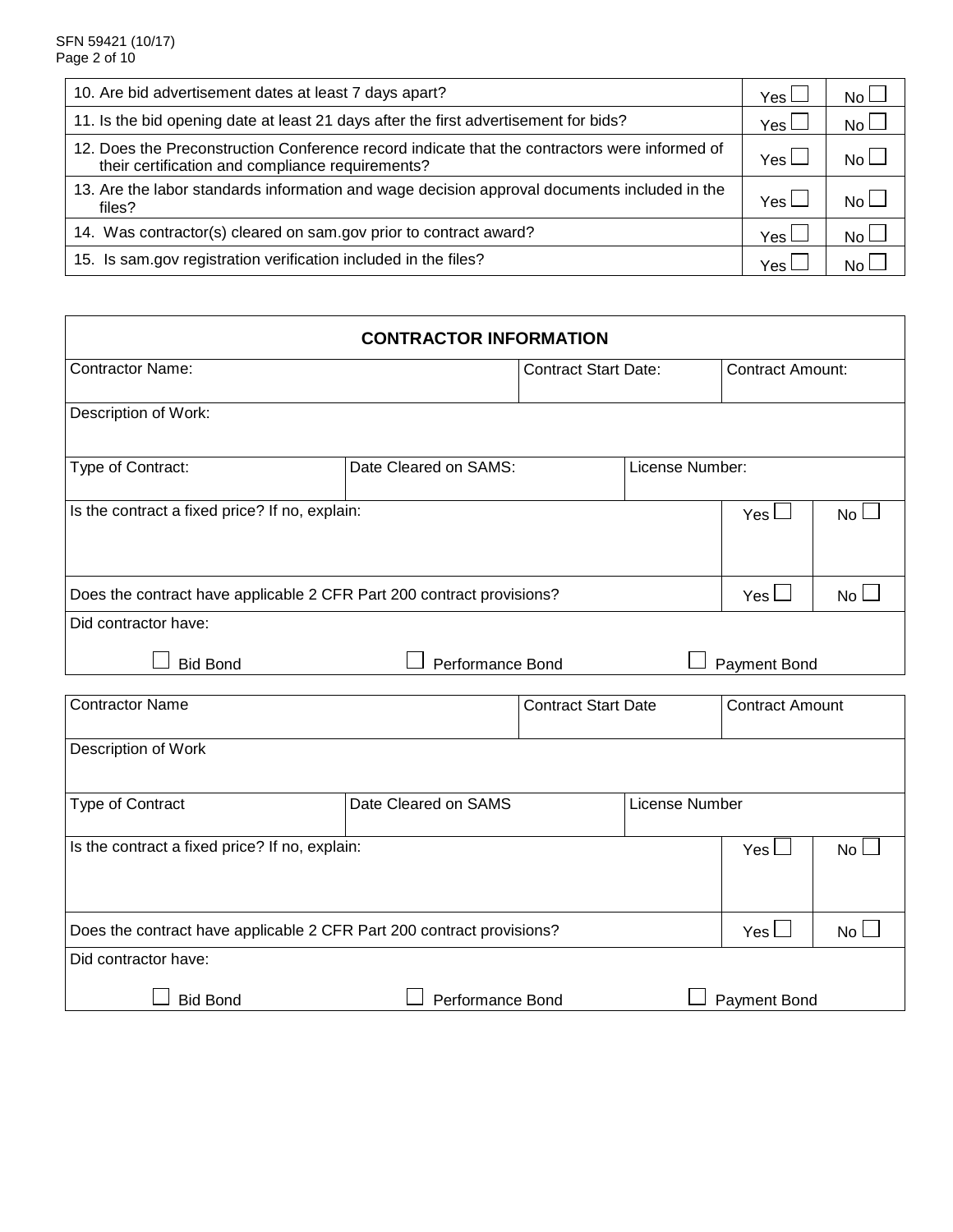| <b>CONTRACTOR INFORMATION continued</b>                               |                           |                             |                 |                         |                 |  |
|-----------------------------------------------------------------------|---------------------------|-----------------------------|-----------------|-------------------------|-----------------|--|
| <b>Contractor Name:</b>                                               |                           | <b>Contract Start Date:</b> |                 | <b>Contract Amount:</b> |                 |  |
| Description of Work:                                                  |                           |                             |                 |                         |                 |  |
| Type of Contract:                                                     | Date Cleared on SAMS:     |                             | License Number: |                         |                 |  |
| Is the contract a fixed price? If no, explain:                        | Yes $\mathsf{\mathsf{L}}$ | No l                        |                 |                         |                 |  |
|                                                                       |                           |                             |                 |                         |                 |  |
| Does the contract have applicable 2 CFR Part 200 contract provisions? |                           |                             |                 |                         | No <sub>1</sub> |  |
| Did contractor have:                                                  |                           |                             |                 |                         |                 |  |
| <b>Bid Bond</b>                                                       | Performance Bond          |                             |                 | <b>Payment Bond</b>     |                 |  |
| <b>Contractor Name:</b>                                               |                           | <b>Contract Start Date:</b> |                 | <b>Contract Amount:</b> |                 |  |
| Description of Work:                                                  |                           |                             |                 |                         |                 |  |
| Type of Contract:                                                     | Date Cleared on SAMS:     |                             | License Number: |                         |                 |  |
| Is the contract a fixed price? If no, explain:                        |                           |                             |                 | $Yes \Box$              | <b>No</b>       |  |
|                                                                       |                           |                             |                 |                         |                 |  |
| Does the contract have applicable 2 CFR Part 200 contract provisions? |                           |                             |                 | Yes $\Box$              | No l            |  |
| Did contractor have:                                                  |                           |                             |                 |                         |                 |  |
| <b>Bid Bond</b>                                                       | Performance Bond          |                             |                 | <b>Payment Bond</b>     |                 |  |
| <b>Contractor Name:</b>                                               |                           | <b>Contract Start Date:</b> |                 | <b>Contract Amount:</b> |                 |  |
| Description of Work:                                                  |                           |                             |                 |                         |                 |  |
| Type of Contract:                                                     | Date Cleared on SAMS:     |                             | License Number: |                         |                 |  |
| Is the contract a fixed price? If no, explain:                        |                           |                             |                 | $Yes \Box$              | No L            |  |
|                                                                       |                           |                             |                 |                         |                 |  |
| Does the contract have applicable 2 CFR Part 200 contract provisions? |                           |                             |                 | Yes $\Box$              | No <sub>1</sub> |  |
| Did contractor have:                                                  |                           |                             |                 |                         |                 |  |
| <b>Bid Bond</b>                                                       | Performance Bond          |                             |                 | Payment Bond            |                 |  |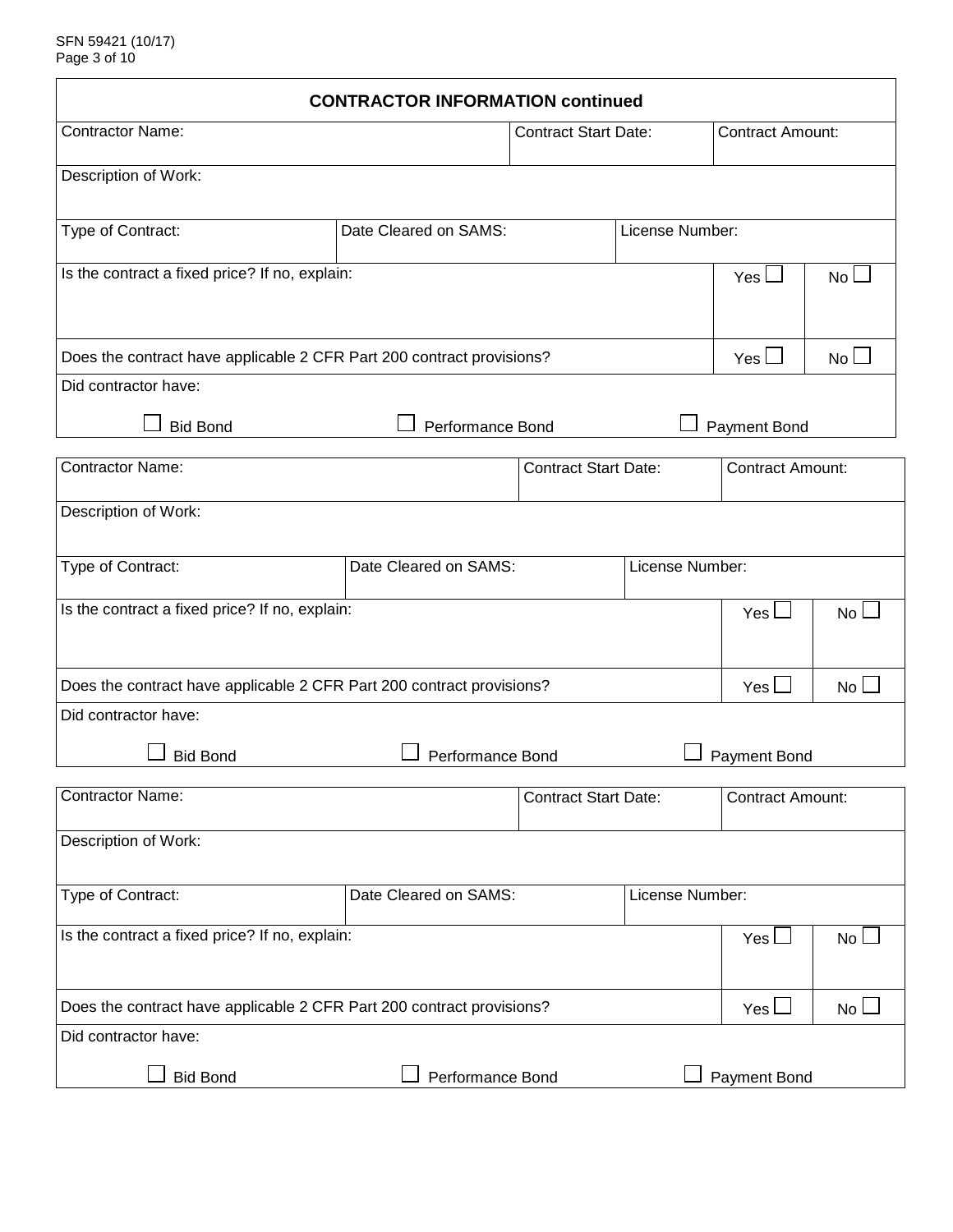| <b>CONTRACTOR INFORMATION continued</b>                                                      |                           |                           |  |  |
|----------------------------------------------------------------------------------------------|---------------------------|---------------------------|--|--|
| 16. Were the following labor/civil rights provisions included in the construction contracts? |                           |                           |  |  |
| <b>Civil Rights Provisions</b>                                                               | Yes $\Box$                | No L                      |  |  |
| <b>Special Equal Opportunity Provisions</b>                                                  | Yes $\Box$                | No L                      |  |  |
| Section 3 Provisions                                                                         | $Yes \Box$                | No l                      |  |  |
| Davis-Bacon Act, if contract is over \$2,000                                                 | Yes L                     | No l                      |  |  |
| Copeland Anti-Kickback Act                                                                   | Yes                       | No                        |  |  |
| <b>Contract Work Hours and Safety Standards</b>                                              | Yes                       | No <sub>1</sub>           |  |  |
| <b>Conflict of Interest</b>                                                                  | Yes $\mathsf{\mathsf{L}}$ | No l                      |  |  |
| <b>Access to Records</b>                                                                     | Yes I                     | No l                      |  |  |
| Contractor Clearance (Sam.gov)                                                               | Yes l                     | No l                      |  |  |
| Flood Insurance, if in a floodplain                                                          | Yes I                     | No <sub>1</sub>           |  |  |
| Clean Air and Water, if over \$100,000                                                       | Yes I                     | No                        |  |  |
| 2 CFR Part 200                                                                               | Yes $\mathsf{\mathsf{L}}$ | No l                      |  |  |
| Standard Equal Opportunity Clauses and Certifications?                                       | Yes <sup>1</sup>          | No l                      |  |  |
| Title VI of the Civil Rights Act of 1964?                                                    | Yes l                     | No l                      |  |  |
| Section 109 of the Housing and Urban Development Act of 1974?                                | Yes                       | No l                      |  |  |
|                                                                                              |                           |                           |  |  |
| 17. Does the payroll information provide completed data that confirms:                       |                           |                           |  |  |
| Payrolls are weekly?                                                                         | $Yes \Box$                | No L                      |  |  |
| Payrolls are numbered?                                                                       | Yes l                     | No                        |  |  |
| Payrolls are signed by employer or authorized representative?                                | Yes $\mathsf{\mathsf{L}}$ | No l                      |  |  |
| Apprentice/Trainee registration records?                                                     |                           |                           |  |  |
| Record of additional classifications?                                                        | Yes l                     | No l                      |  |  |
| Only permissible deductions from payroll?                                                    | Yes l                     | No l                      |  |  |
| Proper wages paid for each work classification?                                              | Yes l                     | No <sub>1</sub>           |  |  |
| Proper overtime paid for each worker?                                                        | Yes l                     | No l                      |  |  |
| If no to any of the above, explain:                                                          | Yes $\Box$                | No $\Box$                 |  |  |
|                                                                                              |                           |                           |  |  |
|                                                                                              |                           |                           |  |  |
|                                                                                              |                           |                           |  |  |
| 18. Were field inspections/interviews completed on a regular basis?                          | Yes $\Box$                | $\mathsf{No}\,\mathsf{L}$ |  |  |
|                                                                                              |                           |                           |  |  |
|                                                                                              |                           |                           |  |  |
| 19. Has the Grantee monitored and enforced contractor and subcontractor compliance?          | Yes $\Box$                | No L                      |  |  |
| 20. Are there any complaints of discrimination in employment which have been filed against   | Yes $\Box$                |                           |  |  |
| the contractor or subcontractors? If yes, explain:                                           |                           | No L                      |  |  |
|                                                                                              |                           |                           |  |  |
|                                                                                              |                           |                           |  |  |
|                                                                                              |                           |                           |  |  |
|                                                                                              |                           |                           |  |  |
| 21. If violations were reported, did the Grantee:                                            |                           |                           |  |  |
| Investigate in a timely manner?                                                              | Yes $\Box$                | No L                      |  |  |
|                                                                                              |                           |                           |  |  |
| Date investigation held: _____________________                                               |                           |                           |  |  |
| Enforce required sanctions on the contractor?                                                | Yes $\Box$                | No L                      |  |  |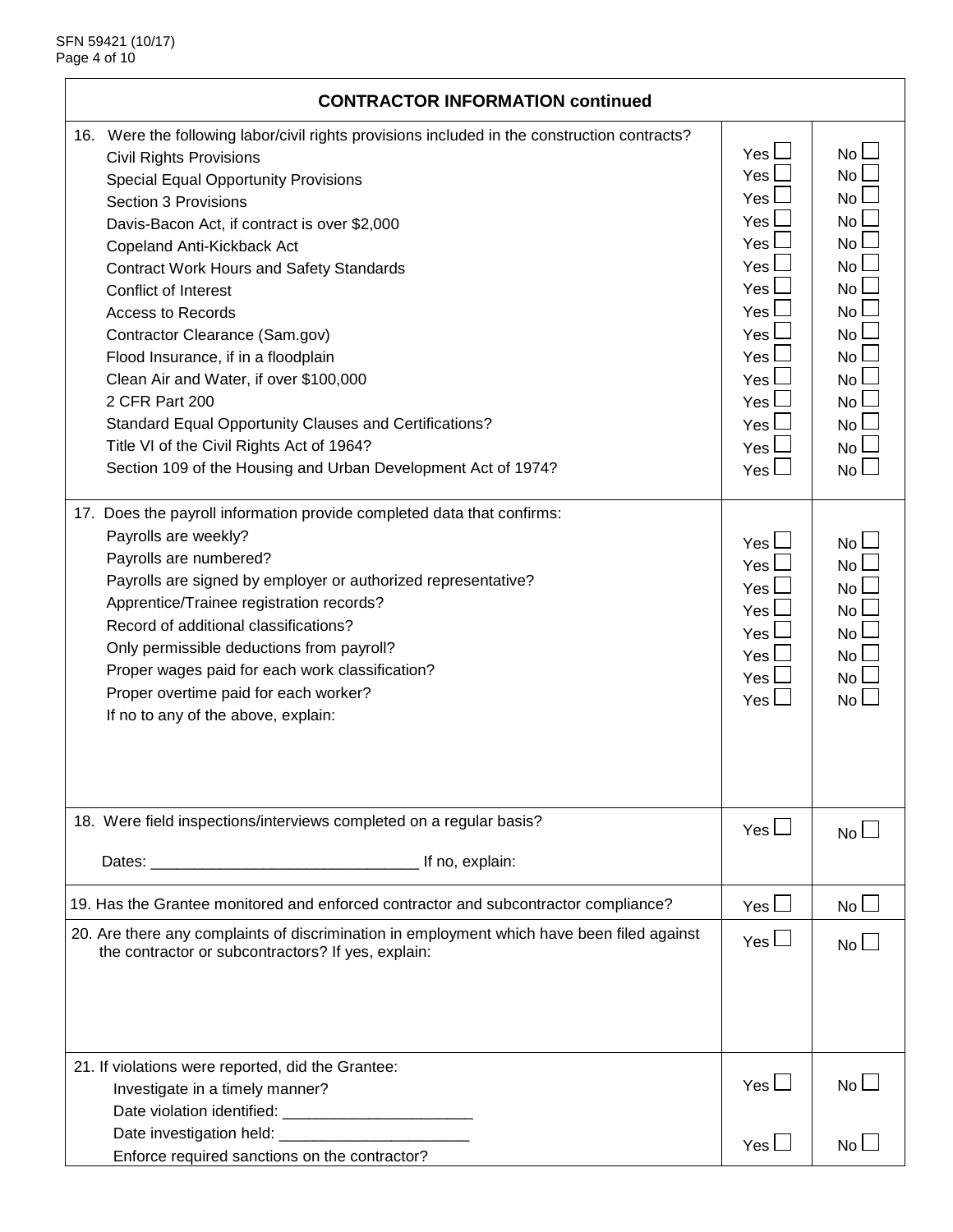| <b>SECTION 3</b><br>(For applicable Section 3 projects)                                                                                                                                                                                                                                                                                            |                                                                                                |                                                                                |  |  |  |
|----------------------------------------------------------------------------------------------------------------------------------------------------------------------------------------------------------------------------------------------------------------------------------------------------------------------------------------------------|------------------------------------------------------------------------------------------------|--------------------------------------------------------------------------------|--|--|--|
| 22. Was this project a Section 3 eligible project? (If no, answer N/A to the below questions)                                                                                                                                                                                                                                                      | Yes $\Box$                                                                                     | No <sub>1</sub>                                                                |  |  |  |
| 23. Were there any new hire(s) during the project?                                                                                                                                                                                                                                                                                                 | Yes $\Box$                                                                                     | No L                                                                           |  |  |  |
| 24. If yes to #23, is documentation provided of advertisement for Section 3 employment?                                                                                                                                                                                                                                                            | Yes $\Box$                                                                                     | No L                                                                           |  |  |  |
| 25. Were the following signed Section 3 documents included in the file:<br>Attachment A.2?<br>Attachment C?<br>Attachment D?<br>Attachment E? (if applicable)<br>Attachment F? (if applicable)<br>Attachment G?<br>Attachment H?<br>Attachment I?<br>Attachment J?<br><b>Attachment K?</b><br>Attachment L?<br>If no to any of the above, explain: | Yes $\Box$<br>Yes l<br>Yes l<br>Yes<br>Yes<br>Yes l<br>Yes  <br>Yes l<br>Yes l<br>Yes<br>Yes L | No L<br>No l<br>No l<br>No<br>No<br>No l<br>No l<br>No l<br>No l<br>No<br>No L |  |  |  |
| 26. Was Attachment K submitted with every financial draw?<br>27. Was proper documentation filled out by each contractor or subcontractor over \$100,000?<br>If no, explain:                                                                                                                                                                        | Yes l<br>Yes $\Box$                                                                            | <b>No</b><br>No L                                                              |  |  |  |
| Comments:                                                                                                                                                                                                                                                                                                                                          |                                                                                                |                                                                                |  |  |  |
| <b>DCS Staff Member Signature</b>                                                                                                                                                                                                                                                                                                                  | Date                                                                                           |                                                                                |  |  |  |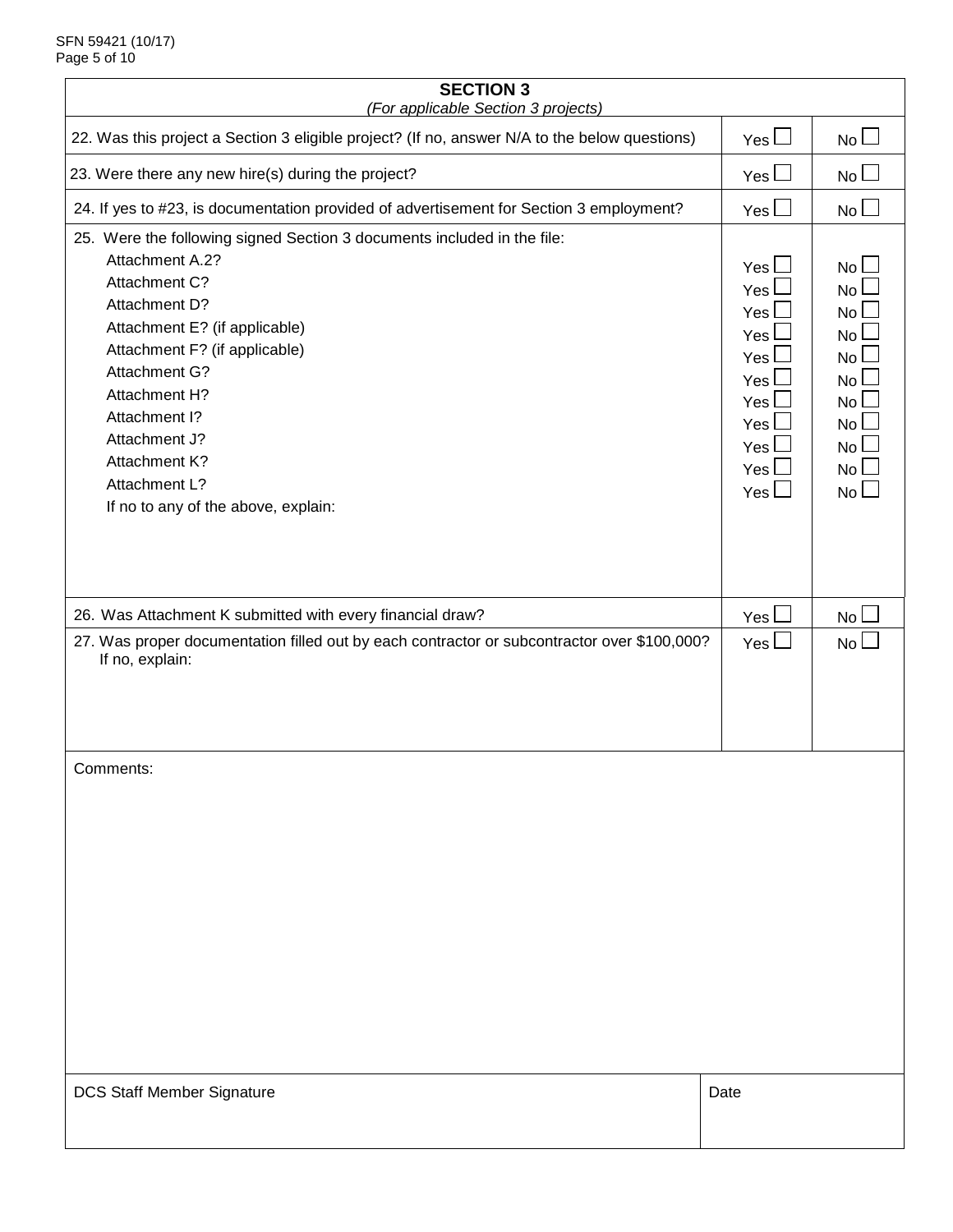| <b>FINANCIAL MANAGEMENT</b>                 |                       |  |  |  |
|---------------------------------------------|-----------------------|--|--|--|
| Grantee                                     | Reviewed By           |  |  |  |
| <b>Instrument Number</b>                    | Date of Review        |  |  |  |
| Scope of Project                            |                       |  |  |  |
| <b>Grant Amount: (Including Amendments)</b> | <b>Project Amount</b> |  |  |  |
|                                             | to                    |  |  |  |
| Amount Drawn                                | Percent Drawn         |  |  |  |
| Date of Release of Funds                    | <b>Match Funds</b>    |  |  |  |
| Use of Match Funds:                         |                       |  |  |  |

| <b>VERIFICATION OF DISBURSEMENT OF FUNDS</b> |         |            |           |                 |                        |  |
|----------------------------------------------|---------|------------|-----------|-----------------|------------------------|--|
| Date                                         | Check # | Amount     | Payee     |                 |                        |  |
|                                              |         |            |           |                 |                        |  |
| Reason                                       |         |            |           |                 |                        |  |
| Purchase after Release of Funds?             |         | $\Box$ Yes | $\Box$ No | Date of Deposit | <b>Check Clearance</b> |  |
| Is this an eligible CDBG expense?            |         | Yes        | No<br>L   |                 |                        |  |

| Date                              | Check # | Amount                          | Payee     |                 |                        |
|-----------------------------------|---------|---------------------------------|-----------|-----------------|------------------------|
|                                   |         |                                 |           |                 |                        |
| Reason:                           |         |                                 |           |                 |                        |
|                                   |         |                                 |           |                 |                        |
|                                   |         |                                 |           |                 |                        |
| Purchase after Release of Funds?  |         | Yes<br>$\overline{\phantom{a}}$ | $\Box$ No | Date of Deposit | <b>Check Clearance</b> |
| Is this an eligible CDBG expense? |         | <b>Yes</b>                      | No        |                 |                        |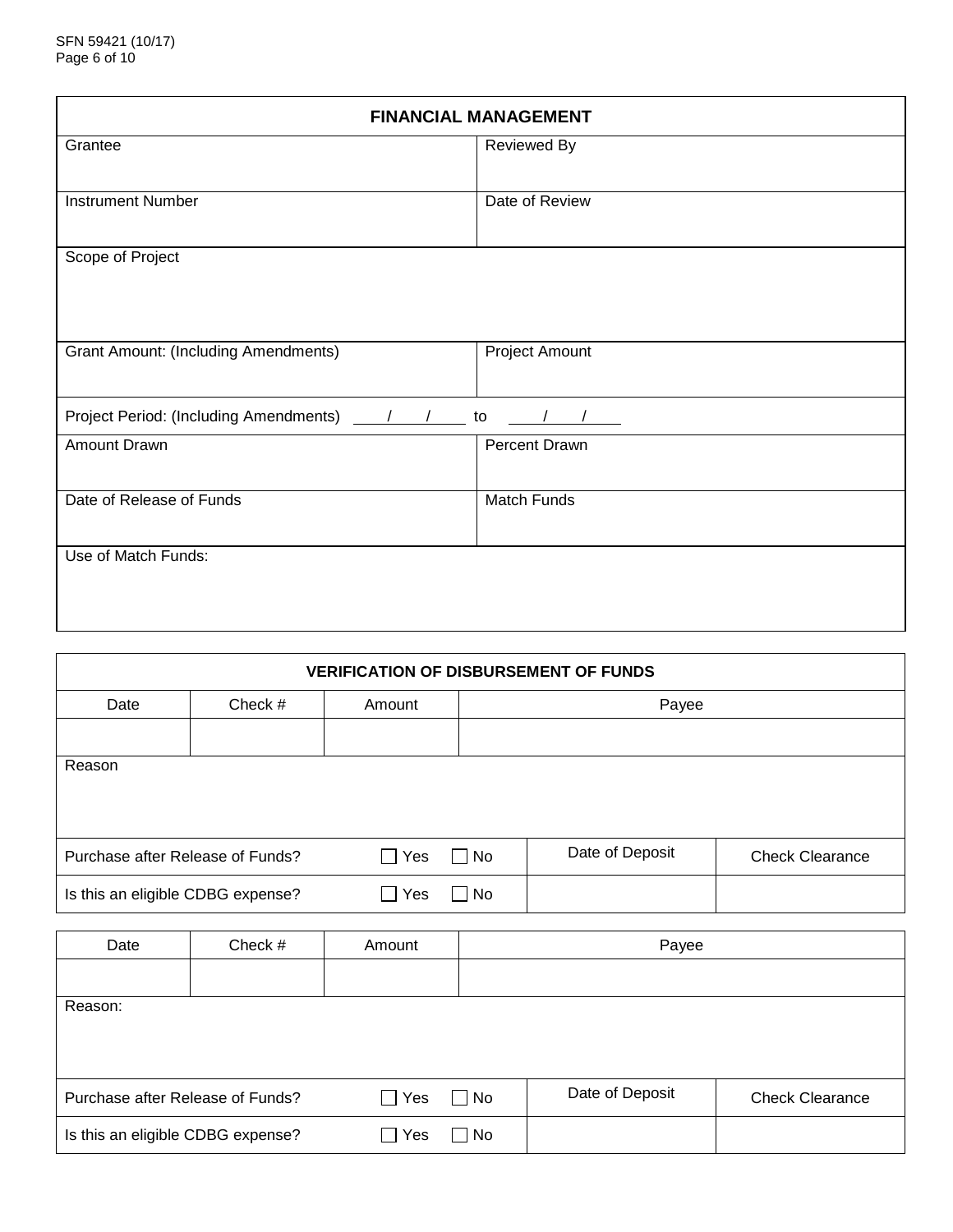| <b>VERIFICATION OF DISBURSEMENT OF FUNDS (Continued)</b> |                                   |            |           |                 |                        |  |  |
|----------------------------------------------------------|-----------------------------------|------------|-----------|-----------------|------------------------|--|--|
| Date                                                     | Check #                           | Amount     |           | Payee           |                        |  |  |
|                                                          |                                   |            |           |                 |                        |  |  |
| Reason:                                                  |                                   |            |           |                 |                        |  |  |
|                                                          | Purchase after Release of Funds?  | $\Box$ Yes | $\Box$ No | Date of Deposit | <b>Check Clearance</b> |  |  |
|                                                          | Is this an eligible CDBG expense? | Yes        | No.       |                 |                        |  |  |

| Date                              | Check # | Amount        | Payee     |                 |                        |
|-----------------------------------|---------|---------------|-----------|-----------------|------------------------|
|                                   |         |               |           |                 |                        |
| Reason:                           |         |               |           |                 |                        |
|                                   |         |               |           |                 |                        |
|                                   |         |               |           |                 |                        |
| Purchase after Release of Funds?  |         | $\Box$ Yes    | $\Box$ No | Date of Deposit | <b>Check Clearance</b> |
| Is this an eligible CDBG expense? |         | Yes<br>$\Box$ | $\Box$ No |                 |                        |

| Date                              | Check # | Amount                | Payee                |                 |                        |
|-----------------------------------|---------|-----------------------|----------------------|-----------------|------------------------|
|                                   |         |                       |                      |                 |                        |
| Reason:                           |         |                       |                      |                 |                        |
|                                   |         |                       |                      |                 |                        |
|                                   |         |                       |                      |                 |                        |
| Purchase after Release of Funds?  |         | Yes<br>$\blacksquare$ | No<br>$\blacksquare$ | Date of Deposit | <b>Check Clearance</b> |
| Is this an eligible CDBG expense? |         | <b>Yes</b>            | No                   |                 |                        |

| <b>REVIEW PROCEDURES FOR CASH MANAGEMENT</b><br>AND REQUESTING CDBG PAYMENTS                                                |       |                      |  |
|-----------------------------------------------------------------------------------------------------------------------------|-------|----------------------|--|
| Does the recipient provide for adequate internal control and segregation of duties?                                         | Yes   | $No$ $\vert \ \vert$ |  |
| - Who is responsible for receiving funds?                                                                                   |       |                      |  |
| - Who is responsible for approving bills?                                                                                   |       |                      |  |
| - Who is responsible for preparing checks or warrants?                                                                      |       |                      |  |
| - Who is authorized to sign checks?                                                                                         |       |                      |  |
| - Who reconciles the bank statements?                                                                                       |       |                      |  |
| Are CDBG cash receipts and disbursements accounted for separately by grant?                                                 | Yes   | $No$ $ $ $ $         |  |
| Are CDBG expenditures accounted for separately by activity (by line item in Part IV of the<br><b>CDBG Financial Award)?</b> | Yes I | No.                  |  |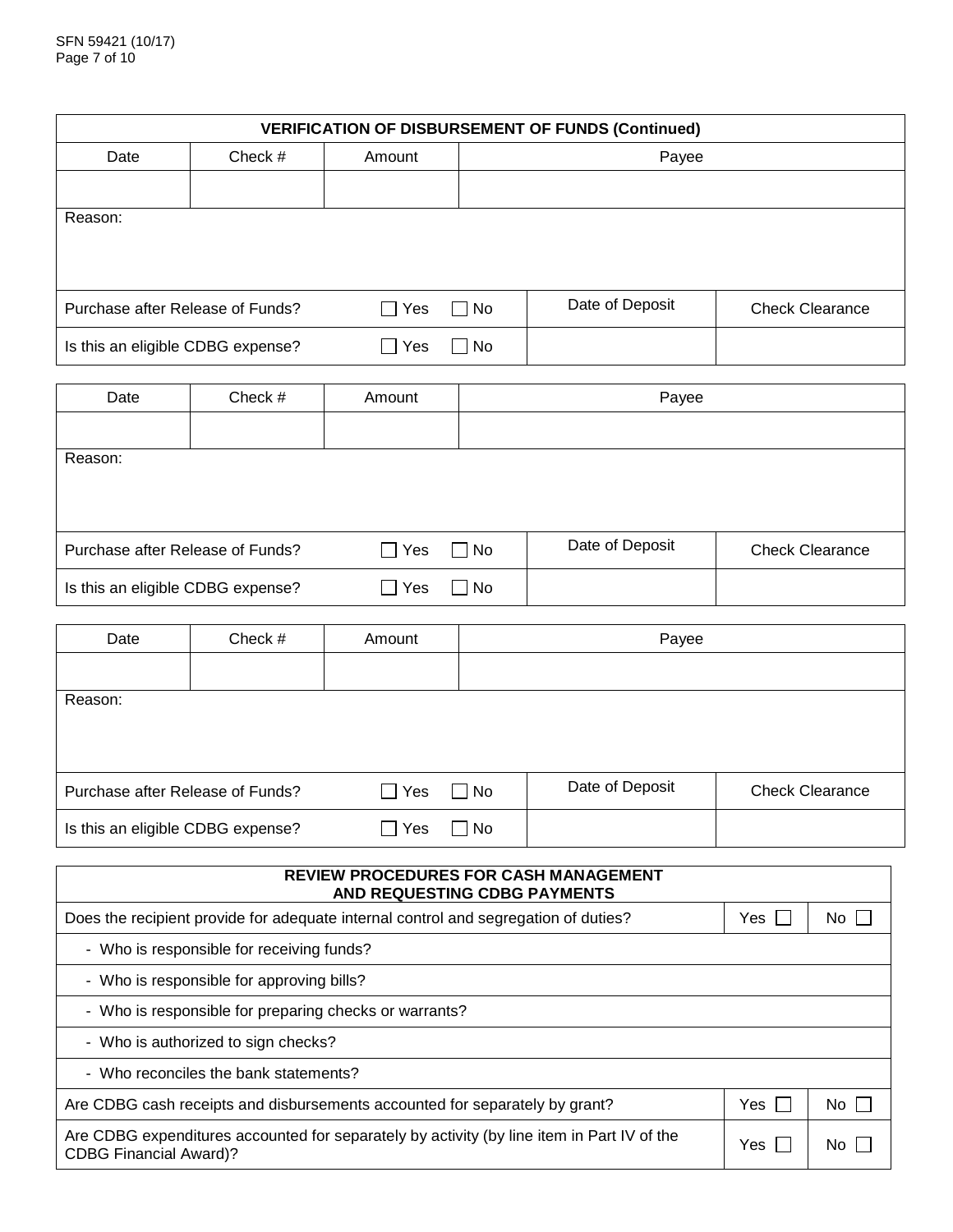| Are expenditures charged to the proper activities?                                                                                                        |  |                       |                                             | Yes $\Box$  | $No$ $\Box$                               |                   |             |
|-----------------------------------------------------------------------------------------------------------------------------------------------------------|--|-----------------------|---------------------------------------------|-------------|-------------------------------------------|-------------------|-------------|
| <b>REVIEW PROCEDURES FOR CASH MANAGEMENT</b><br>AND REQUESTING CDBG PAYMENTS (Continued)                                                                  |  |                       |                                             |             |                                           |                   |             |
| Are they eligible CDBG costs?                                                                                                                             |  |                       |                                             | Yes $\vert$ | No                                        |                   |             |
| Are source documents maintained to support the charges?                                                                                                   |  |                       |                                             | Yes $\Box$  | No                                        |                   |             |
| Is the recipient being reimbursed for administrative expenses?                                                                                            |  |                       |                                             |             |                                           | Yes $\Box$        | $No$ $\Box$ |
| - Are administrative expenses documented with time sheets, invoices, etc.?                                                                                |  |                       |                                             |             |                                           | Yes               | $No$ $\Box$ |
| - Is the recipient/grant administrator allocating overhead/indirect costs to the award?                                                                   |  |                       |                                             | Yes $\Box$  | No                                        |                   |             |
| - Is the method used to allocate costs reasonable and is the plan supportable?                                                                            |  |                       |                                             |             |                                           | Yes $\Box$        | $No$ $\Box$ |
| - Are costs contained in the allocation plan eligible federal costs?                                                                                      |  |                       |                                             |             |                                           | Yes               | $No$ $\Box$ |
| Has a final report been submitted to the DCS for this project?                                                                                            |  |                       |                                             |             |                                           | Yes $\Box$        | No          |
| Are actual expenditures reflected in the final financial status report?                                                                                   |  |                       |                                             |             |                                           | Yes $\Box$        | $No$ $\Box$ |
| Based on the review of an adequate random selection of request for payments, is there documentation to support the<br>amounts requested?                  |  |                       |                                             |             |                                           |                   |             |
| Date                                                                                                                                                      |  | <b>Request Number</b> |                                             |             | <b>Amount Requested</b>                   |                   |             |
|                                                                                                                                                           |  |                       |                                             |             |                                           |                   | $No$ $\Box$ |
|                                                                                                                                                           |  |                       |                                             |             |                                           | Yes $\Box$        | $No \Box$   |
|                                                                                                                                                           |  |                       |                                             |             |                                           | Yes<br>$\Box$     | No          |
|                                                                                                                                                           |  |                       |                                             |             |                                           | Yes               | No          |
| Based on the receipt of state warrants issued in response to payment requests sampled, how many days does it take<br>to disburse funds down to a minimum? |  |                       |                                             |             |                                           |                   |             |
| Date<br><b>Warrant Received</b>                                                                                                                           |  | Amount<br>of Warrant  | Date Check<br>Date<br><b>Checks Written</b> |             | Passed Through<br><b>Checking Account</b> | <b>Total Days</b> |             |
|                                                                                                                                                           |  |                       |                                             |             |                                           |                   |             |
|                                                                                                                                                           |  |                       |                                             |             |                                           |                   |             |
|                                                                                                                                                           |  |                       |                                             |             |                                           |                   |             |
|                                                                                                                                                           |  |                       |                                             |             |                                           |                   |             |
|                                                                                                                                                           |  |                       |                                             |             |                                           |                   |             |
|                                                                                                                                                           |  |                       |                                             |             |                                           |                   |             |
| Based on information collected were funds disbursed as close as administratively feasible to<br>the time they were received?                              |  |                       |                                             | Yes $\Box$  | $No$                                      |                   |             |
| Are payments from the DCS deposited in an interest bearing account?<br>(to be returned to HUD).<br>If yes, amount earned _                                |  |                       |                                             | Yes $\Box$  | No $\Box$                                 |                   |             |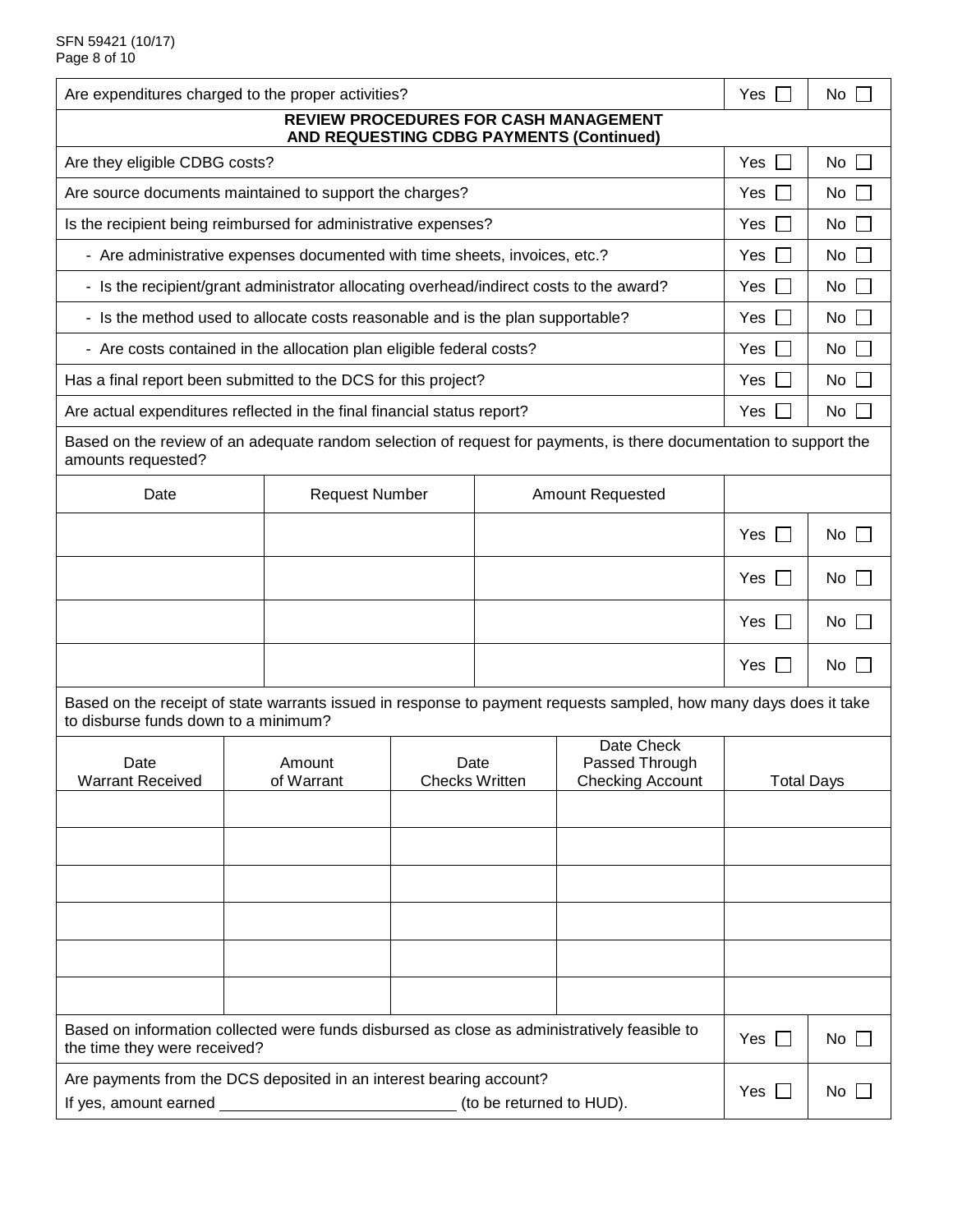| <b>REVIEW MANAGEMENT OF PROGRAM INCOME</b>                                                                                                                                          |       |             |  |
|-------------------------------------------------------------------------------------------------------------------------------------------------------------------------------------|-------|-------------|--|
| If program income has been generated, have steps been taken to account for program<br>income?                                                                                       | Yes I | No I        |  |
| Has program income been spent before drawing down other funds?                                                                                                                      | Yes   | $No$ $\Box$ |  |
| Has all income due (loan payments) been received by the grantee?                                                                                                                    | Yes   | $No$ $\Box$ |  |
| Has the grantee transmitted the payments to the DCS as agreed?                                                                                                                      | Yes [ | $No$ $\Box$ |  |
| Trace three loan deposits and follow transaction from council receipt through DCS payment<br>receipt. Were loan payments correctly applied and forwarded to DCS in a timely manner? | Yes   | No I        |  |

| <b>MATCH DOCUMENTATION</b>                                                          |                     |             |  |  |
|-------------------------------------------------------------------------------------|---------------------|-------------|--|--|
| Is there documentation for meeting the required program match and grant leveraging? | Yes<br>$\mathbf{I}$ | $No$ $\Box$ |  |  |
| Are all match amounts verified?                                                     | Yes $\Box$          | No $\Box$   |  |  |
| Was owner's equity part of the match budget?                                        | Yes $\Box$          | $No$ $\Box$ |  |  |
| Is there documentation on file to show equity put into the program?                 | Yes                 | No          |  |  |
| List of match kept on file:                                                         |                     |             |  |  |
|                                                                                     |                     |             |  |  |
|                                                                                     |                     |             |  |  |
|                                                                                     |                     |             |  |  |
|                                                                                     |                     |             |  |  |
|                                                                                     |                     |             |  |  |

| <b>SPECIAL CONDITIONS</b>                                                          |               |           |  |  |
|------------------------------------------------------------------------------------|---------------|-----------|--|--|
| Were grant special conditions fulfilled? If no, identify conditions not completed. | Yes $\square$ | $No \Box$ |  |  |
|                                                                                    |               |           |  |  |
|                                                                                    |               |           |  |  |
|                                                                                    |               |           |  |  |
|                                                                                    |               |           |  |  |
|                                                                                    |               |           |  |  |
|                                                                                    |               |           |  |  |
|                                                                                    |               |           |  |  |